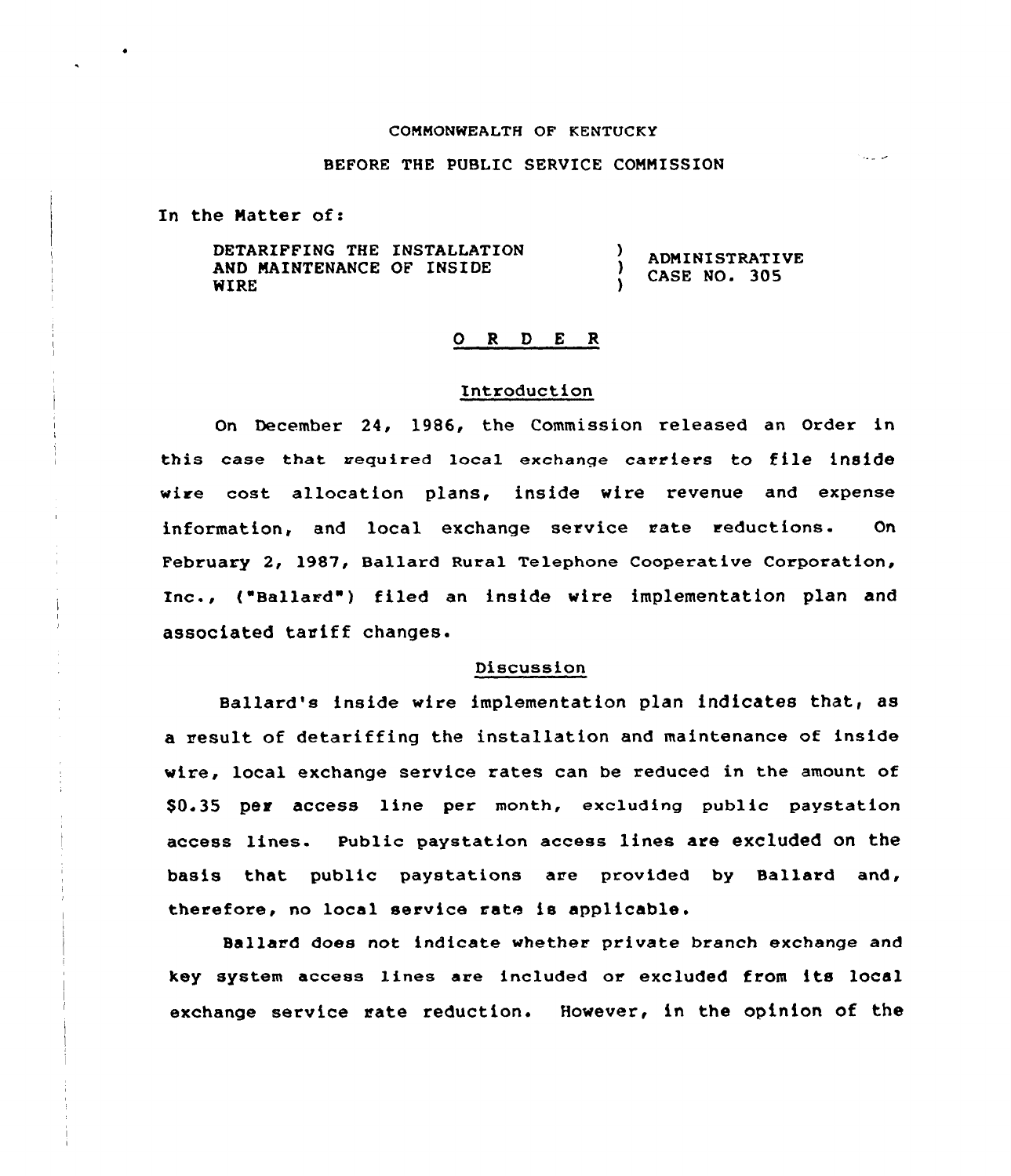Commission, private branch exchange and key system access lines should be excluded on the basis that Ballard detariffed the installation and maintenance of complex inside wire on December 31, 1985, coincident with its detariffing of associated customer premises equipment.<sup>1</sup> Therefore, Ballard should file necessary tariff changes to state private branch exchange and key system local access rates that are 1 1/2 and <sup>2</sup> times applicable business individual line local access rates per month, per Ballard's current tariff.

In Common Carrier Docket No.  $86-111$ ,  $2$  the Federal Communications Commission has considered rules concerning cost allocation between the regulated and unregulated services provided by local exchange carriers, and an Order on cost allocation was released on February 6, 1986. Also, the Commission has indicated in other Orders that it intends to open <sup>a</sup> cost allocation investigation in the near future. Therefore, in the opinion of the Commission, Ballard's inside wire implementation plan and associated local exchange service rate reductions should be

 $-2-$ 

<sup>1</sup> Ballard should have detariffed the installation of complex inside wire, effective May 2, 1984, and, evidently, detariffed<br>the maintenance of complex inside wire prior to the inside wire prior to Commission's directive in this case, effective on January 1,<br>1987. Nonetheless, based on the record of this case, the fact Nonetheless, hasnd on the record of this case, the fact remains that Rallard has not charged any complex inside wire installation and maintenance expense to regulated accounts since December 31, 1985.

<sup>2</sup> Separation ot Costs of Regulated Telephone Service From Costs of Nonregulated Activities. Amendment of Part 31, the Uniform System of Accounts for Class <sup>A</sup> and Class <sup>B</sup> Telephone Companies, to Provide for Nonregulated Activities and to Provide for Transactions Between Telephone Companies and Their Affiliates.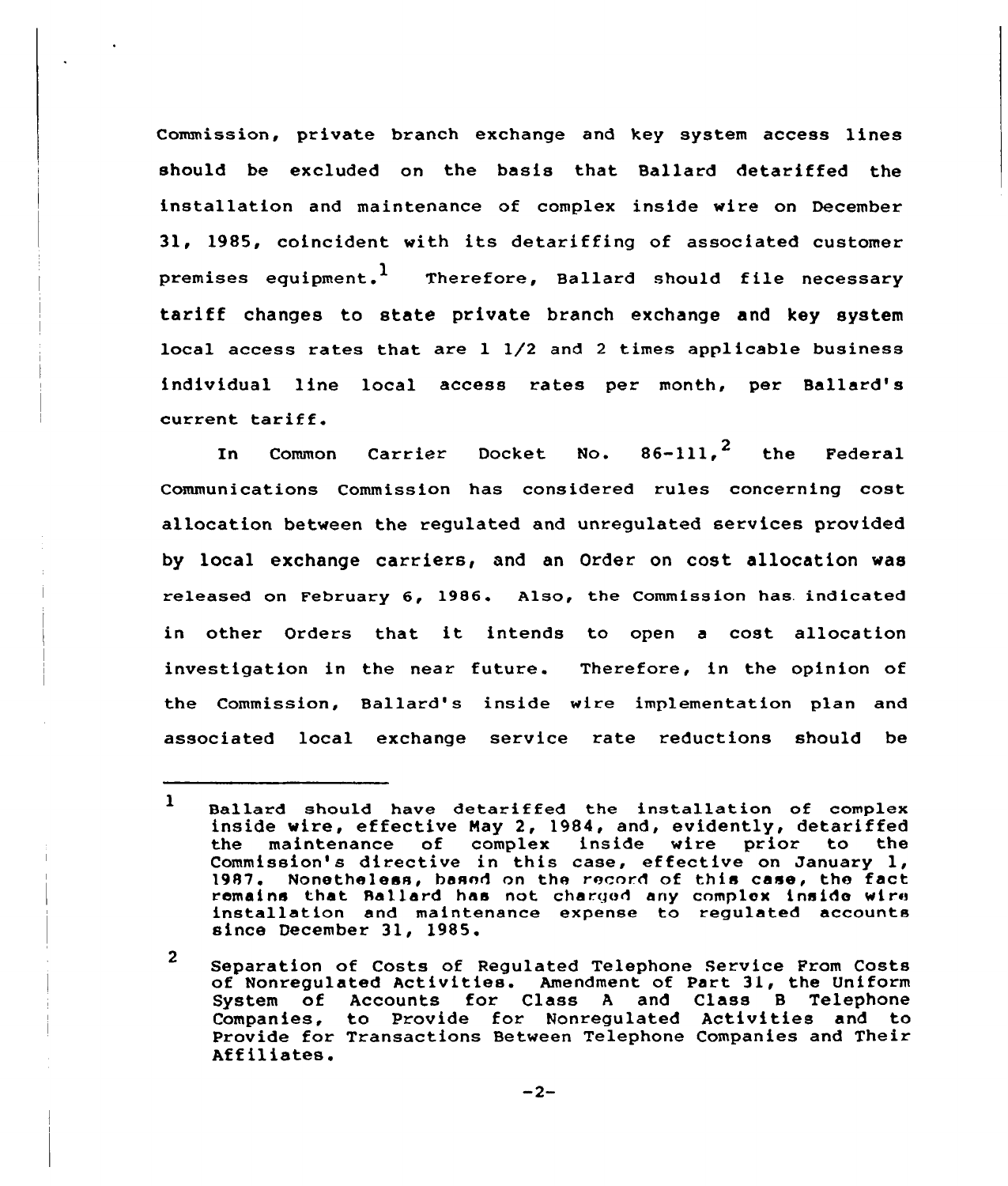approved on an interim basis, pending the outcome of the Commission's cost allocation investigation, except insofar as it includes a negative option subscription plan for detariffed inside wire maintenance services.

Ballard's inside wire implementation plan includes a detariffed inside wire maintenance plan charge of \$0.35 per month that Ballard intends to bill coincident with the local exchange service rate reduction of \$0.35 per month. Customers who do not wish to subscribe to the detariffed inside wire maintenance plan must notify Ballard during a 30-day advance notice period in order to avoid being billed the charge. The Commission vill not take any action on Ballard's negative option subscription plan and has not taken any action on positive option subscription plans proposed by other local exchange carriers. Since inside wire maintenance services are detarif fed, a Commission ruling on inside wire maintenance services subscription plans is not necessary. However, Ballard is reminded that regulated services may not be disconnected for nonpayment of regulated service charges.

Also, Ballard proposed to phase-in local exchange service rate reductions on a billing cycle basis as follows:

| Exchange |  |                                   | Effective Date |  |               |  |  |
|----------|--|-----------------------------------|----------------|--|---------------|--|--|
| and Gage |  | <b>Bandana, Barlow, Wickliffe</b> |                |  | March 1, 1987 |  |  |

Kevil, Heath, and LaCenter March l5, 1987

Ballard acknowledqes that the Commission contemplated local exchange service rate reductions effective January 1, 1987, in its Order of December 24, 1986. However, as reason for its proposed

$$
-3-
$$

معذ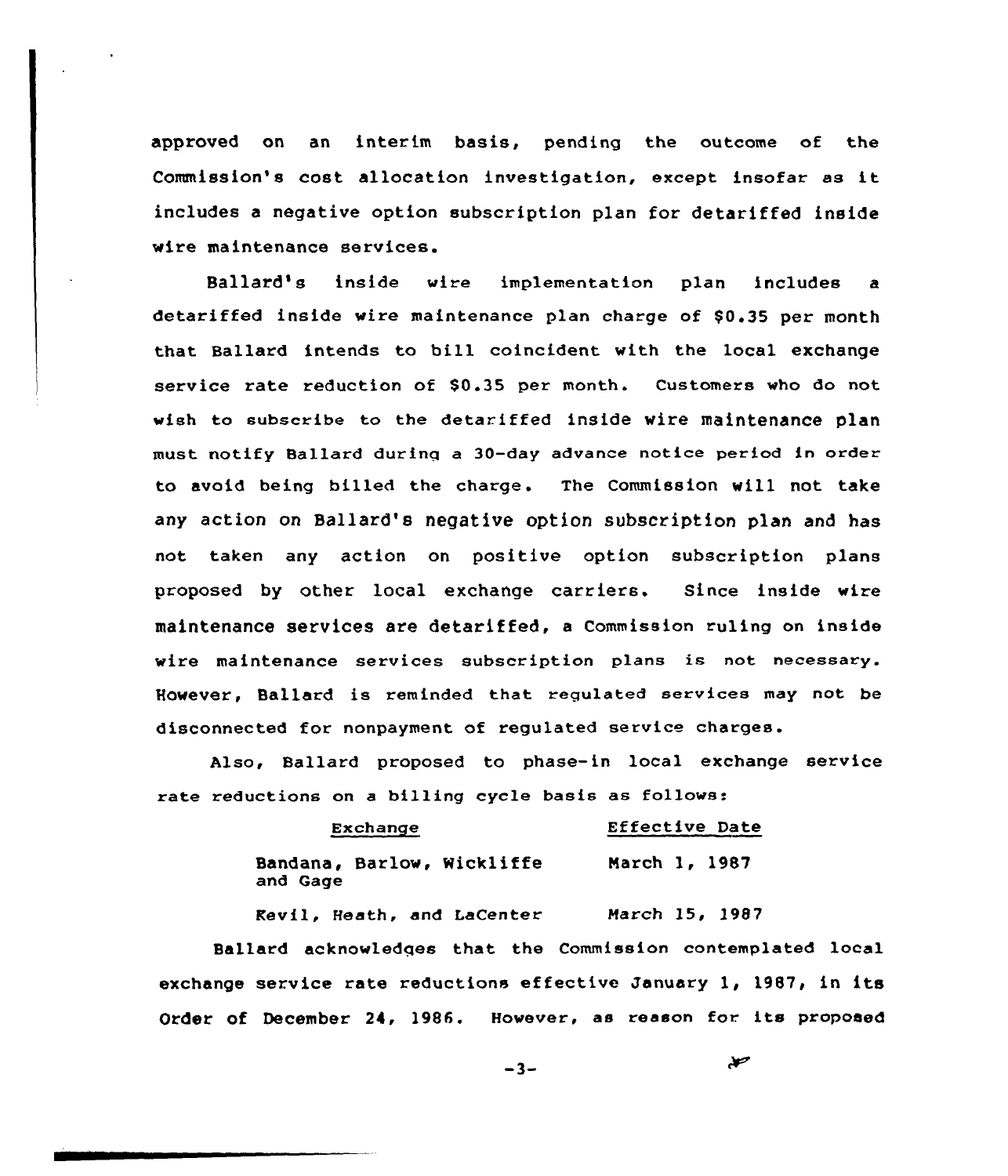effective date, Ballard indicates that it has provided inside wire maintenance services since January 1, 1987, at no charge to its customers, pending approval of its inside wire implementation plan and associated tariff changes. Moreover, any refund that the Commission might order retroactive to January 1, 1987, would be de minimus and could be outweighed by the costs associated with administering a refund operation. Therefore, in the opinion of the Commission, Sallard's phase-in af local exchange service rate =eductians on a billing cycle basis should be approved.

# Findings and Orders

The Commission, having examined the evidence of record and being advised, is of the opinion and finds that:

1. Private branch exchange and hey system access lines should be excluded from Ballard's local exchange service rate reductions and Ballard should file necessary tariff changes to state private branch exchange and key system local access rates that are <sup>1</sup> 1/2 and 2 times applicable business individual line local access rates per month, per Ballard's current tariff.

2. sallard's local exchange service rates should be reduced in the amount of \$0.35 per access line per month, on an interim basis, pending the outcome of the Commission's cost allocation investigation, excluding public paystation, private branch exchange, and key system access lines.

3. Sallard's inside wire implementation plan should be approved, on an interim basis, pending the outcome of the Commission's cost allocation investigation, except insofar as it

 $-4-$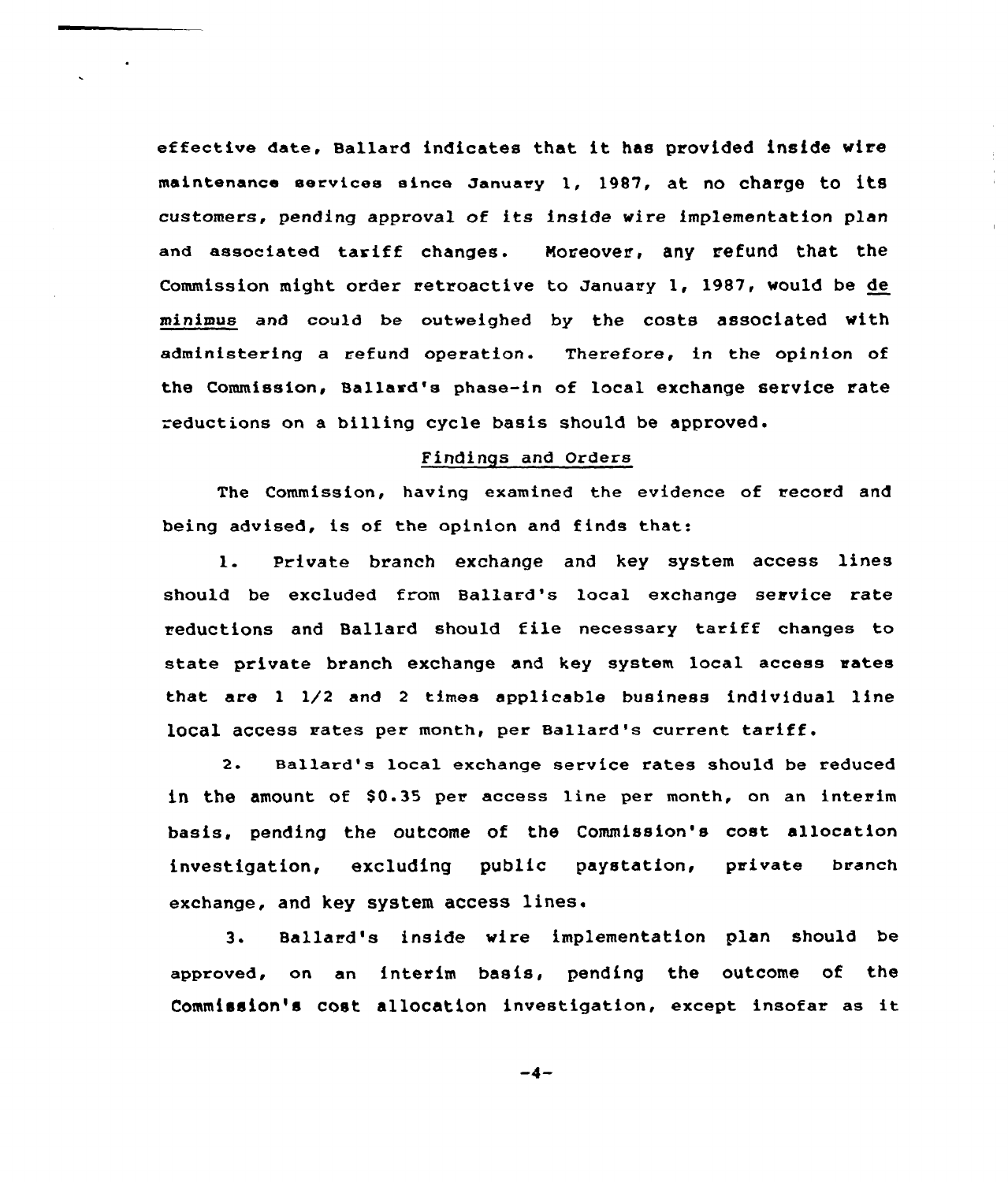includes a negative option subscription plan for detariffed inside wire maintenance services.

4. Ballard's proposed phase-in of local exchange service rate reductions should be approved as filed.

IT IS THEREFORE ORDERED that:

1. Private branch exchange and key system access lines shall be excluded from Ballard's local exchange service rate reductions and Ballard shall file necessary tariff changes to state private branch exchange and key system local access rates that are 1 1/2 and <sup>2</sup> times applicable business individual line local access rates per month, per Ballard's current tariff.

2. Ballard's local exchange service rates be and they hereby are reduced in the amount of  $$0.35$  per access line per month, on an interim basis, pending the outcome of the Commission's cost allocation investigation, excluding public paystation, private branch exchange, and key system access lines.

3. Ballard's inside wire implementation plan be and it hereby is approved, on an interim basis, pending the outcome of the Commission's cost allocation investigation, except insofar as it includes <sup>a</sup> negative option subscription plan for detariffed inside wire maintenance services.

4. Ballard's proposed phase-in of local exchange service rate reductions be and it hereby is approved as filed.

 $-5-$